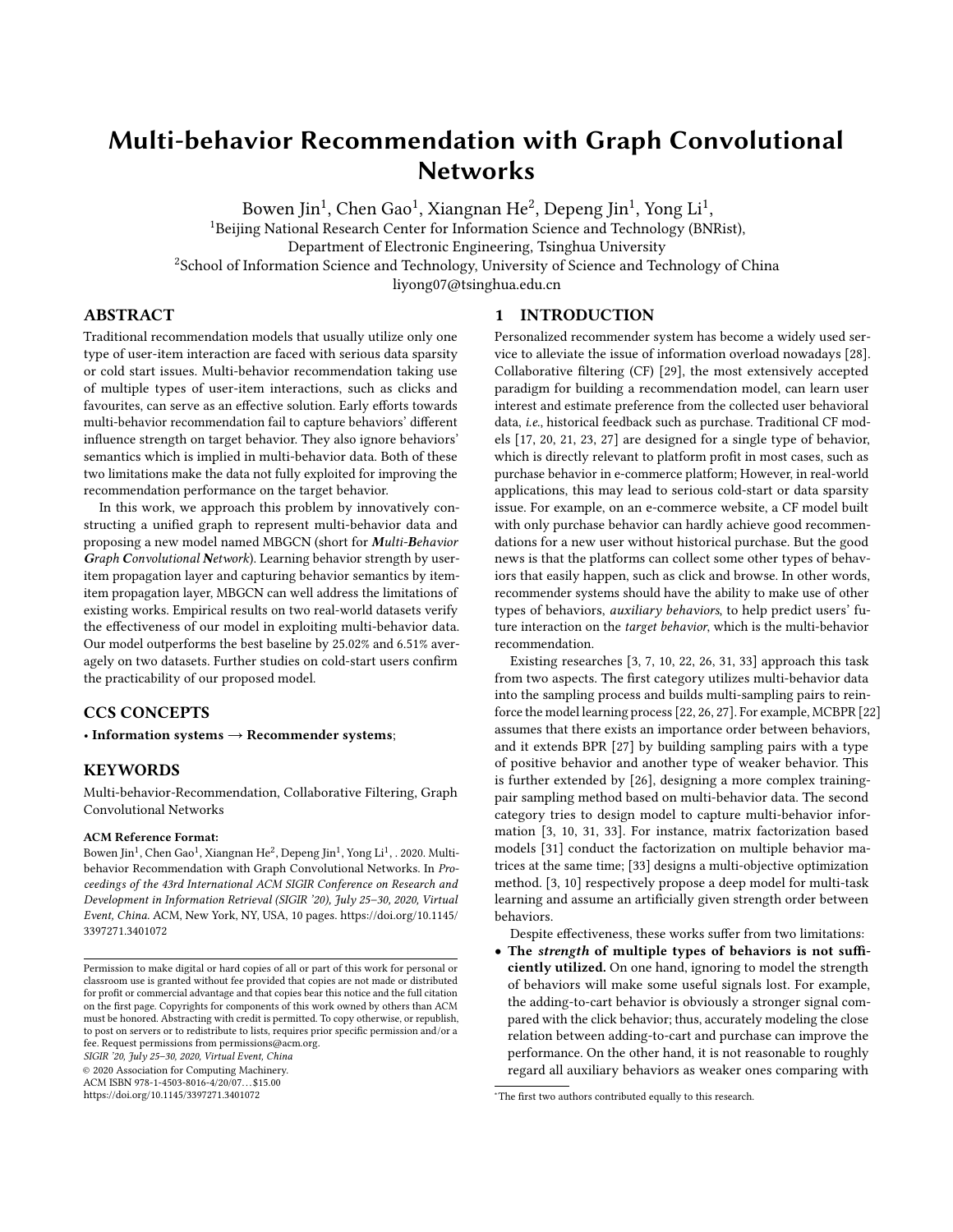the target behavior. For example, on the e-book recommender system, sharing a book to friends reflect a stronger user preference compared with purchasing a book, which is the target behavior. In short, the multi-feedback recommendation model is required to reveal and further utilize the various strength of different behavior types from the data.

• The semantics of multiple types of behaviors are not considered. The semantics of behaviors can be understood as the meaning of a type of behavior or, in other words, the reason why a user-item interaction happens under a specific type of behavior. From another perspective, there should be some common characteristics or special relations among the interacted items under each type of behavior. For example, when users are clicking and viewing products on an e-commerce websites, the coclicked/viewed products may be replaceable (such as iPhone and Google Pixel); when it comes to purchases, those co-purchased products may be complementary (such as iPhone and AirPods). The item-to-item relation can serve as the solution to reveal the semantics for collaborative recommendation tasks when we have no side information of items, such as category or brand.

In short, the limitations of existing methods lie in the fact that they cannot thoroughly address the above two challenges: modeling user-to-item based strength and item-to-item based semantics of multiple types of behaviors.

To address them, we propose to construct a unified heterogeneous graph based on multiple types of behavioral data. With user/item represented as nodes and different types of behaviors represented as multiple types of edges of the graph, the problem of modeling user-to-item based strength and item-to-item based semantics turns to model heterogeneous edges and item-user-item meta-path. We further propose a solution named Multi-Behavior Graph Convolutional Network (MBGCN) to take advantage of the strong power of graph neural networks in learning from complicated edges and high-order connectivity on graph for addressing above two challenges.

To be more specific, we construct a heterogeneous graph consisting of two kinds of nodes (users and items) and multiple types of edges, where an edge connecting user node and item node refers to a specific type of user-item feedback. First, such graph-structured interaction data do not set any prior constraint or assumption on the preference strength. In order to capture the various strength of different behaviors, we propose behavior-aware item-to-user propagation layers for each behavior to propagate neighboring item nodes' embedding to the user node. This makes the model able to distinguish the different strengths of different auxiliary behaviors. Secondly, we design item-to-item propagation layers operating on item nodes' embeddings and co-interacted neighboring (secondorder) items, which helps to capture different CF semantics of item similarity for various behaviors and enhance the learning for item embeddings. Through these designs, our MBGCN method effectively addresses the main challenges and helps to exploit auxiliary behaviors for a better recommendation on the target behavior.

To summarize, the main contributions of this work are as follows:

• We propose to construct a heterogeneous graph for representing multi-feedback data without any constraint on the preference strength of each type of behavior.

- For the constructed graph, we propose a graph convolutional network based model for recommendation. On the one hand, we design behavior-aware user-to-item embedding propagation layers to capture the diverse influence of different behaviors; on the other hand, we design item-to-item embedding propagation layers for modeling item-to-item similarity which reflects the various semantics of different behavior.
- We conduct extensive experiments on two real-world datasets. Experimental results show that our model can effectively improve the recommendation performance by 25.02% and 6.51%, respectively, comparing to the best performance baseline. Further studies on cold-start users validate the high application value of our model.

The remainder of the paper is as follows: First we formalize the problem in Section [2](#page-1-0) and then present our proposed method in Section [3.](#page-2-0) After conducting experiments in Section [4,](#page-5-0) we review the related work in Section [5.](#page-8-0) Last, we conclude the paper in Section [6.](#page-9-15)

## <span id="page-1-0"></span>2 PROBLEM FORMULATION

In real-world scenarios of the online information system, users can interact with items provided by the platform in multiple manners, click, collect, purchase, share, etc. Among various types of useritem interactions, there is always one type that directly determines the platform's profit. Recommender systems are always designed towards that single type of behavior. For example, e-commerce recommender systems are always designed for purchase behavior, and App recommender system are designed for download behavior. As mentioned in the Introduction, due to the data sparsity and coldstart issue, the single-behavior recommendation may achieve poor performance. In this work, we aim to design a recommendation model for the target behavior by exploiting other types of feedback.





Assume that the number of behaviors is  $T$ , and interaction matrice  $Y^t$  denotes if user has interacted with item under behavior to not. All behavior matrices can be expressed as  $\frac{Y^1}{Y^2}$   $\frac{Y^T}{Y^T}$ or not. All behavior matrices can be expressed as  $\{Y^1, Y^2, ..., Y^T\}$ among which  $\{Y^1, Y^2, ..., Y^{T-1}\}$  are represented for auxiliary be-<br>houjors, and  $Y^T$  is avancesed for the target behavior. Specifically haviors, and  $Y^{\tilde{T}}$  is expressed for the target behavior. Specifically, interaction matrice  $Y^{\tilde{T}}$  is in the binary form of which each entry interaction matrice  $Y^t$  is in the binary form, of which each entry<br>has value 1 or 0, defined as follows for user u and item i has value 1 or 0, defined as follows for user  $u$  and item  $i$ ,

$$
y_{ui}^t = \begin{cases} 1, & \text{if } u \text{ has interacted with } i \text{ under behavior } t; \\ 0, & \text{otherwise.} \end{cases}
$$
 (1)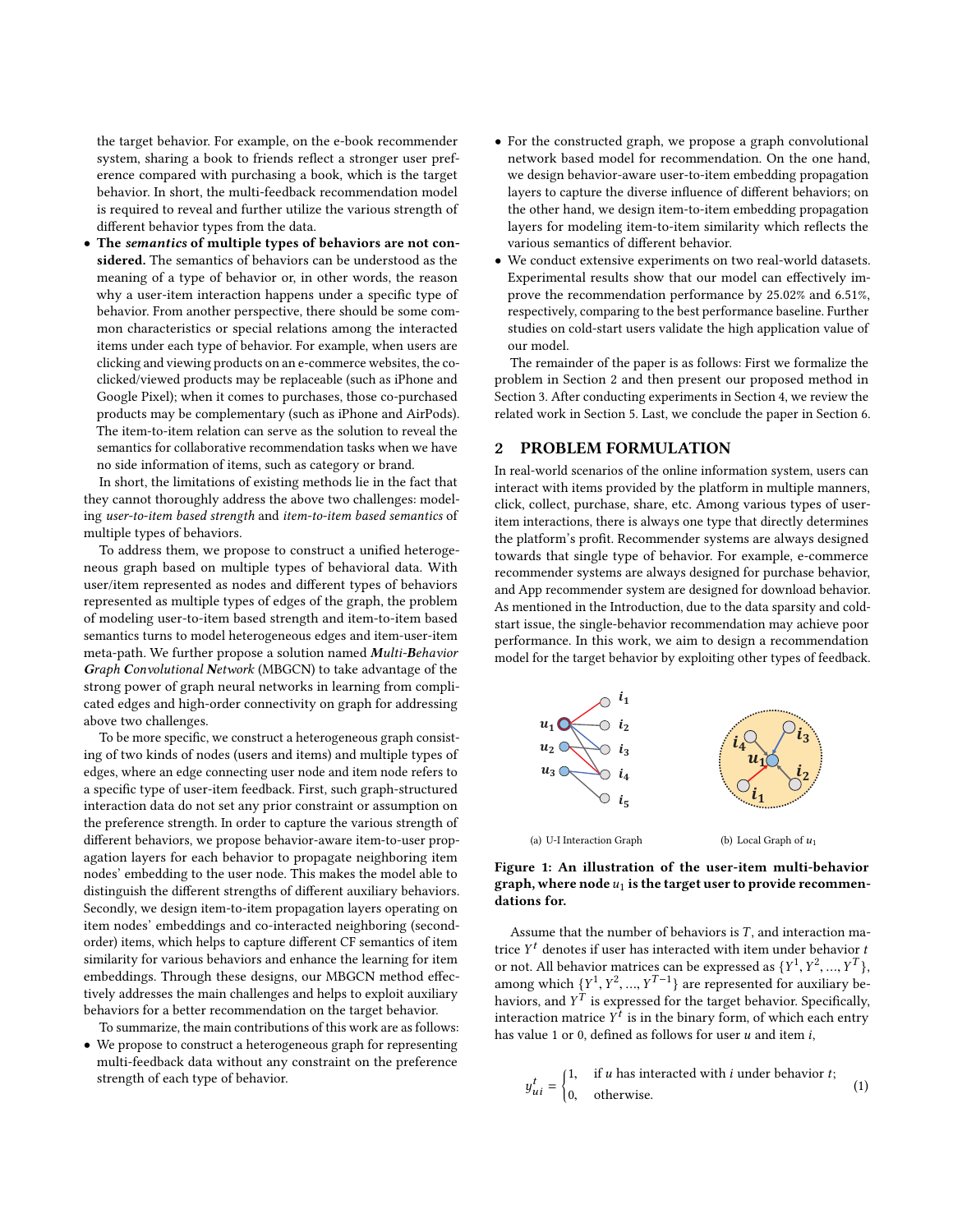Note that there is no constraint on temporal order or strength order of behaviors. In other words, behavior  $t - 1$  does not have to happen before *t*, and behavior  $y_{ui}^{t-1} = 1$  does not have to reflect weaker or stronger user preference compared with  $u^t = 1$ . Then weaker or stronger user preference compared with  $y_{ui}^t = 1$ . Then<br>the task of multi-behavior recommendation can be formulated as: the task of multi-behavior recommendation can be formulated as:

Input: The user-item interaction data of T types of behaviors,  $\{Y^1, Y^2, ..., Y^T\}.$ <br>Output: A red

Output: A recommendation model that estimates the probability that a user  $u$  will interact with an item  $i$  under the  $T$ -th behavior, i.e. target behavior.

#### <span id="page-2-0"></span>3 METHODOLOGY

We now come to the details of our method, the architecture of which is presented in Figure [2.](#page-3-0) Our model has four important components: 1) a shared layer which provides initialization for the user and item embedding; 2) a user-item propagation layer to learn the strength of each behavior and extract collaborative filtering signal based on multi-behavior user-item interaction at the same time; 3) an item-item propagation layer to refine items' special relation or in other words, behavior semantics based on types of behavior; 4) a joint predicting module.

#### 3.1 Unified Heterogeneous Graph

We aim to use all kinds of behaviors to perform the recommendation for the target user. Therefore, a unified heterogeneous graph is built to model the investigated problem. The input interaction data is represented by an undirected graph  $G = (V, E)$ , where nodes are V consisting of user nodes  $u \in U$  and item nodes  $i \in I$ . The edges in **E** contain different user-item interaction edges of different behavior, namely  $(u, i)_t$ ,  $t \in N_r$ , where  $N_r$  is the set of all behavior types that  $\alpha$  accur between user and item. There will be an edge  $(u, i)$ , built occur between user and item. There will be an edge  $(u, i)_t$  built, when  $y_{ui}^t = 1$ . We use different kinds of edges to represent different<br>behavior\_so\_that\_behavior-based\_information\_between\_user\_and behavior so that behavior-based information between user and item can be extracted. Besides, some meta-paths are built between items based on users' co-behavior to extract item relevance better. For example, if many users buy iPhone and AirPods at the same time, there will be an item-purchase-user-purchase-item meta-path between iPhone node and AirPods node. Since meta-paths are built based on users' co-behavior, the number of meta-path types equals the number of behavior types.

#### 3.2 Shared Embedding Layer

Similar to the existing graph models in [\[9,](#page-9-16) [31,](#page-9-13) [42,](#page-9-17) [43\]](#page-9-18), we use embedding vector  $p_i^{(0)} \in \mathcal{R}^d$  and  $q_j^{(0)} \in \mathcal{R}^d$ , where d is embedding<br>give to describe a user and an item. Here embedding vectors and size, to describe a user and an item. User embedding vectors and item embedding vectors can be expressed by embedding matrix P and Q respectively,

> $P = \{p_{u_1}^{(0)}\}$  $\begin{array}{c} u_1, v_1 \end{array}$ (0)  $u_2, ..., p$ <br>1.1. (0)  ${0 \choose u_n}, \quad Q = \{q_{i_1}^{(0)}\}$  $^{\prime}$ <sup> $\alpha$ </sup> (0) , ..., q  $\binom{(0)}{i_m}$ .

To ensure the extensibility of our method, one hot vector is used as input to describe the ID of a user or an item. We use matrix multiplication here to obtain the embedding for such user (item) with one hot vector as follows,

$$
p_{u_k}^{(0)} = P \cdot ID_k^U, \quad q_{i_j}^{(0)} = Q \cdot ID_j^V
$$

where  $ID_k^U$  and  $ID_j^V$  are one-hot vector for user  $u_k$  and item ij<br>representively. It is worth poting that embeddings in matrix **P** and **C** respectively. It is worth noting that embeddings in matrix  ${\bf P}$  and  ${\bf Q}$ are served as the initialization feature of users and items, which can be seen as the input feature for each user and item in the framework of graph neural network [\[19\]](#page-9-19).

#### 3.3 Behavior-aware User-Item Propagation

In order to capture the CF signal based on multi-behaviors, we build upon a message-passing architecture between user and item. With embedding propagation, for each node, information from its neighbors will be fused into the embedding, which can reinforce embedding learning and improve predicting effectiveness. When coming to our task, we design a particular user-item propagation method for better utilization of multi-behavior information. Our user-item propagation architecture is made up of two components shown in Figure [3](#page-3-1) and Figure [4:](#page-4-0) an item-to-user embedding propagation module, which learns the importance of each behavior automatically and assigns different weight to items interacted under different behavior when aggregating for user; and a user-to-item embedding propagation module, which aggregates neighbour user information for the item.

3.3.1 User Embedding Propagation. Our main idea is to consider items' influence on user preference differently according to behavior type by two key factors: behavior inherent strength and interaction sparsity. In terms of inherent strength, it is intuitive that different behaviors have different contributions to the target behavior. However, we argue that the importance of each behavior or, in other words, the contribution of each behavior to the target behavior cannot be measured artificially and should be learned by the model itself. Also, data sparsity should be taken into consideration at the same time. The fact is that although target behavior is of the highest significance among all the behaviors, it is hard to mine a user's interest only based on target behavior when there are few target behavior interactions between the particular user and all items. As a result, other behaviors may play a more important role when we have a few target behavior. Based on these two key factors, we design a behavior-sparsity based item-to-user embedding propagation mechanism as follows.

User Behavior Propagation Weight Calculation. Since different behavior contributes differently to the target behavior, we assign a weight for each behavior, namely  $w_t$  for behavior  $t$ . In order to fuse behavior importance and behavior sparsity together, we define propagation weight for a particular behavior  $t$  for user  $u$  denoted as  $\alpha_{ut}$  as follows,

<span id="page-2-1"></span>
$$
\alpha_{ut} = \frac{w_t \cdot n_{ut}}{\sum_{m \in N_r} w_m \cdot n_{um}},\tag{2}
$$

where  $w_t$  is a behavior-wised importance weight of behavior to which is the come for all users and  $n_t$ , is the count of behavior to which is the same for all users, and  $n_{ut}$  is the count of behavior  $t$ operated by user  $u$  which is different depending on user. To be specific, behavior with larger  $w$  will be of higher importance comparing to behavior with smaller w.  $\sum_{m \in N_r} n_{um}$  is the total interaction of<br>user u.  $\alpha$ , is the final propagation weight of behavior t for user u. user u.  $\alpha_{ut}$  is the final propagation weight of behavior  $t$  for user  $u$ which will be used in propagation layer and  $\sum_{t \in N_r} \alpha_{ut} = 1$ . Note that we is learned by the model so that the importance of each that  $w_t$  is learned by the model so that the importance of each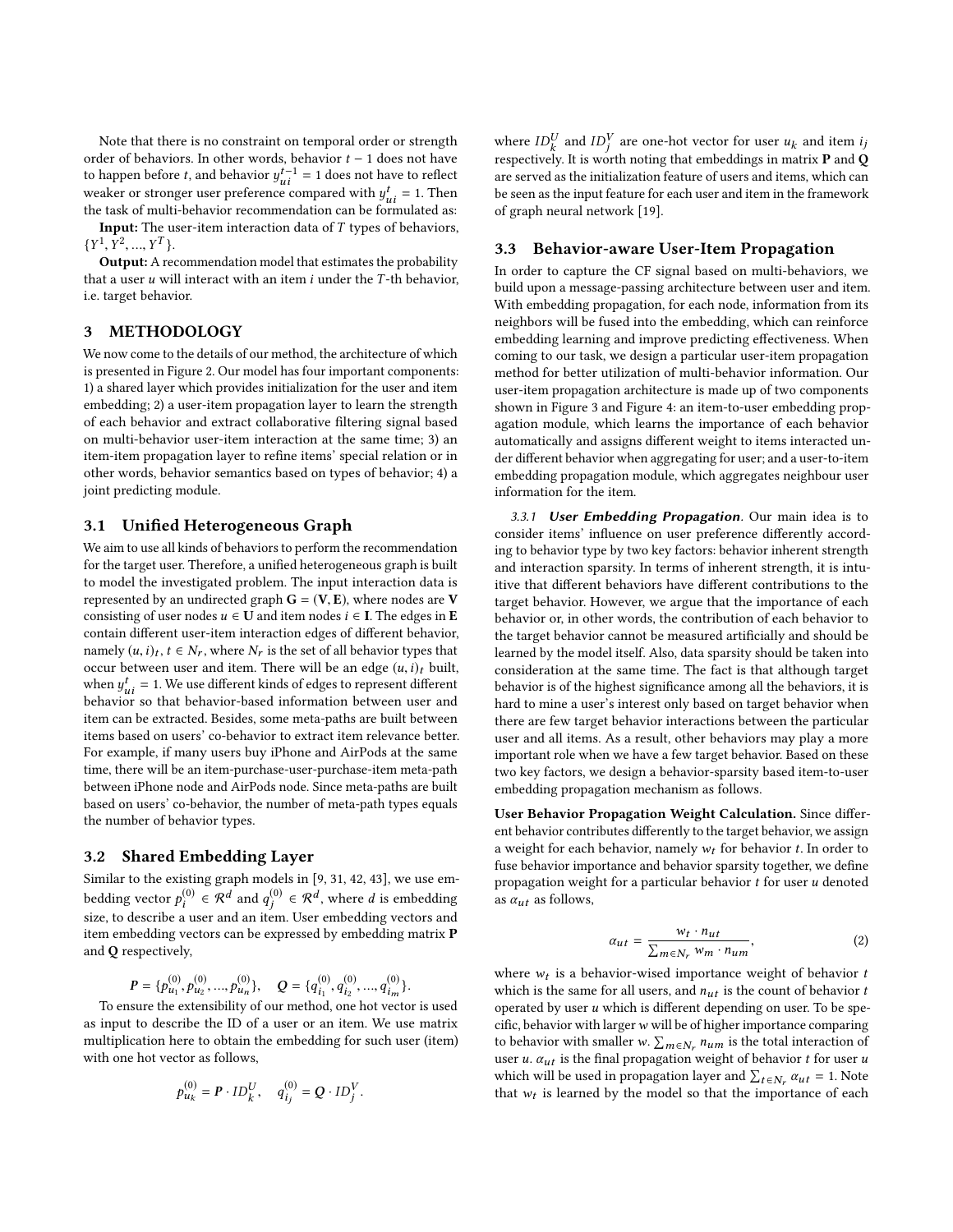<span id="page-3-0"></span>

Figure 2: The illustration of MBGCN model, where node  $u_1$  is the target user and  $i_5$  is the target item.

<span id="page-3-1"></span>

(a) Local Graph

(b) k-order Propagation Process

#### Figure 3: behavior-aware user-item propagation.

behavior can be learned automatically, without having us assigning importance to each behavior.

Neighbour Item Aggregation Based on behavior. For each user, different behavior contributes differently to the target behavior, but it is intuitive that items that are interacted under the same behavior reflect user's similar preference strength. As a result, items that have the same behavior interaction with user are aggregated together so as to obtain one embedding for each behavior, namely  $p_{u,t}^{(l)}$  for user  $\ddot{\phantom{a}}$  $u$  under behavior  $t$ , which is defined as follows,

$$
p_{u,t}^{(l)} = \text{aggregate}(q_i^{(l)} | i \in N_t^I(u)),
$$

where *l* refers to the *l*-th layer,  $N_t^l(u)$  is the set of items that user *u* has interacted under behavior *t*,  $q_i^{(l)}$  is item embedding of item *i*  $\int_{t}^{I}(u)$  is the set of items that user u

on *l*-th layer and  $p_{u,t}^{(l)}$  is the item aggregated embedding for user *u*<br>under behavior *t* on *l* th layer. Note that eggregation function con under behavior  $t$  on  $l$ -th layer. Note that aggregation function can<br>be a function such as simple mean function, mean function with be a function such as simple mean function, mean function with sampling, max pooling and so on. We use simple mean function here and leave other function for future exploring.

Behavior-level Item Propagation for User. We sum neighbor item aggregation embedding together according to weight  $\alpha_{ut}$  and then go through an encoder matrix to obtain the final neighbor item aggregation for user  $u$ . Similar to work [\[38\]](#page-9-20), we use a graph neural network without activate function here in order to refine information based on multi-behavior as follows,

$$
p_u^{(l+1)} = W^{(l)} \cdot (\sum_{t \in N_r} \alpha_{ut} p_{u,t}^{(l)}),
$$

where  $p_u^{(l+1)}$  is the embedding of user u in the (l+1)-th layer and  $W^{(l)}$  is the encoding matrix for information aggregation in the l-th  $W^{(l)}$  is the encoding matrix for information aggregation in the *l*-th layer. It is worth mentioning that different behavior has a different layer. It is worth mentioning that different behavior has a different contribution to user embedding based on coefficient  $\alpha_{u,r}$ , which depends on both behavior significance and user interaction quantity under each behavior.

3.3.2 Item Embedding Propagation. In the item-to-user embedding propagation layer above, we assign different weights for different behavior aggregation embedding based on the fact that behaviors are subjectively conducted by users so that items interacted under different behavior should reflect different user feature. However, the case is not the same to user-to-item propagation, since the feature of the item is static. Regardless of different kinds of behaviors, we assume that different user has the same contribution to one item. Hence, a user-to-item propagation method is shown below, aggregating user embedding  $p_j^{(\bar{l})}$  for the next layer j item embedding  $q_i^{(l+1)}$  as follows,

$$
q_i^{(l+1)} = W^{(l)} \cdot \text{aggregate}(p_j^{(l)}|j \in N^U(i)),
$$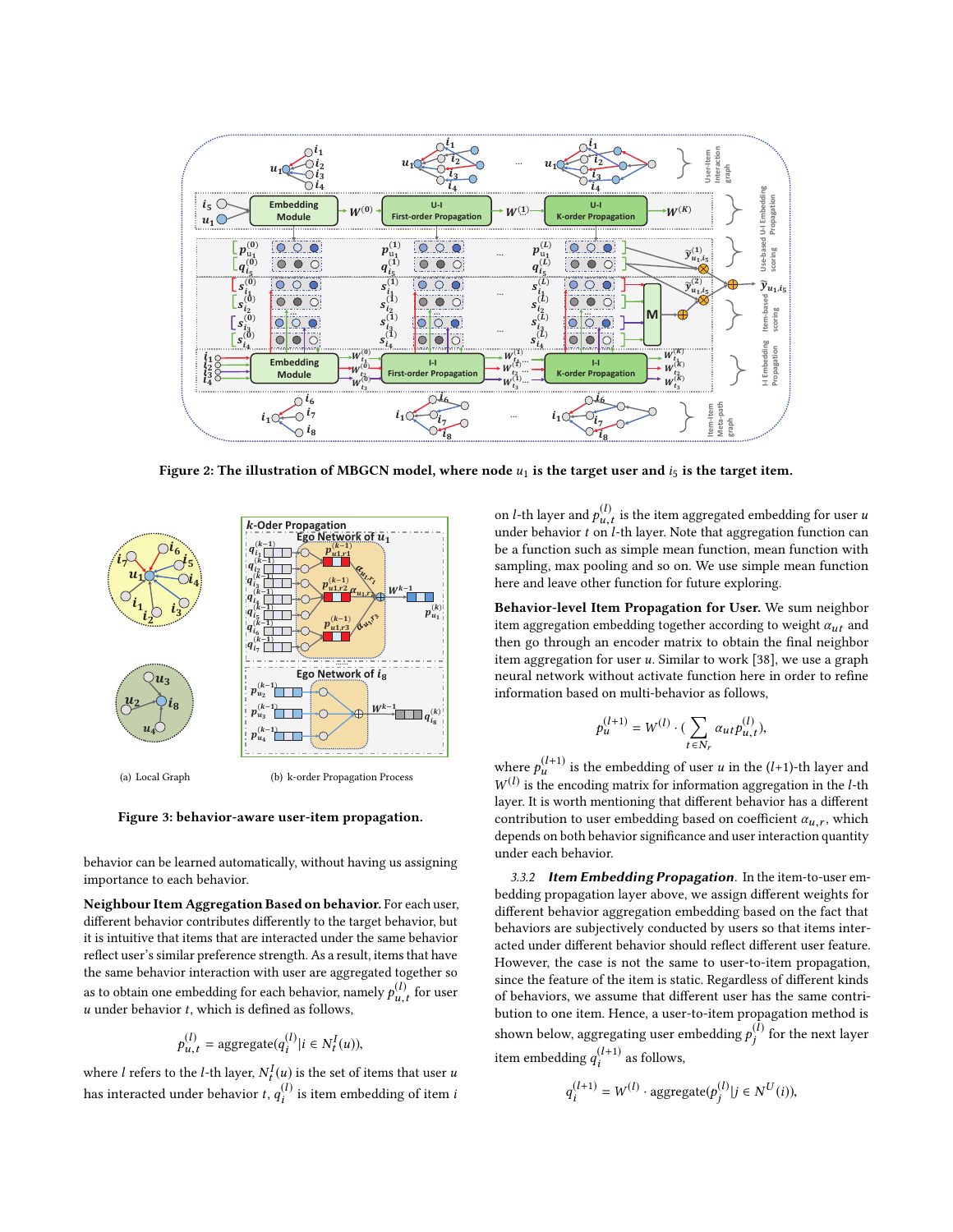where  $N^{U}(i)$  is the set of user that item *i* has interacted with,  $p_j^{(l)}$ is the embedding for user j on *l*-th layer and  $W^{(l)}$  is the encoding<br>matrix for information aggregation on the *l*-th layer. Although matrix for information aggregation on the l-th layer. Although behavior types are not considered here in user-to-item propagation, it is inappropriate to say that multi-behavior can not be used in item feature learning. In fact, item relevance or in other words, behavior semantics can be learned from multi-behavior data from item-to-item perspective which will be shown in Section [3.4.](#page-4-1)

## <span id="page-4-1"></span>3.4 Item-Relevance Aware Item-Item Propagation

As discussed above, item information reflected in multi-behavior is not reasonable to be utilized from the user-to-item propagation perspective; we need to design a better method for item information extracting. What is ignored in previous work [\[3,](#page-9-8) [10\]](#page-9-10) approaching multi-behavior recommendation is the semantic of different behavior or, in other words, the relevance of items reflected in behaviors. Items that are co-interacted by user may have special connection. Therefore, it is reasonable to diffuse an item's information to items co-interacted according to behavior type.

<span id="page-4-0"></span>

(a) Local Graph

(b) k-order Propagation Process

Figure 4: behavior-aware Item-Item Propagation.

According to discussion above, we design an item-to-item propagation layer based on behavior to seize behavior semantics. We aggregate the embedding  $s_{jt}^{(l)}$  of items j that are co-behaviored under behavior t with item i to obtain next layer embedding  $s_{lt}^{(l+1)}$ .<br>Through this mechanism, features of items which are co-behaved Through this mechanism, features of items which are co-behaved with item  $i$  will be aggregate to  $i$ 's embedding, which contributes to better embedding learning and final predicting.

$$
s_{it}^{(l+1)} = W_t^{(l)} \cdot \text{aggregate}(s_{jt}^{(l)} | j \in N_t^I(i)),
$$

where  $N_t^I(i)$  is the set of items which are interacted together with item *i* by users under behavior *t* and  $W_t^{(l)}$  is an encoding matrix<br>for behavior *t* which can beln aggregate information in *l*-th laver for behavior t which can help aggregate information in *l*-th layer. We have  $s_{it}^{(0)} = q_i^{(0)}$ <br>have  $|N_r|$  propaga <sup>(∪)</sup> for all *t* ∈ *N<sub>r</sub>*. After this process, each item will<br>gation embeddings. have  $|N_r|$  propagation embeddings.

#### 3.5 Joint Prediction

After propagating through L layers, we obtain multiple representations, namely  $\{p_{u}^{(0)},...,p_{u}^{(L)}\}$  for user u and namely  $\{q_{i}^{(0)},...,q_{i}^{(L)}\}$ and  ${s_{i,t}^{(0)},...,s_{i,t}^{(L)}}$ ,  $t \in N_r$  for item *i*. Representations obtained in different laver emphasize messages received from different degree different layer emphasize messages received from different degree neighbour. To be more specific,  $p_u^{(0)}$  contains information of user u<br>ital  $\mathcal{L}^{(1)}$  contains information of it was politicle on interested by itself,  $p_u^{(1)}$  contains information of items which are interacted by user u, namely one-degree neighbour and  $p_u^{(k)}$  contains information<br>of user u's k-degree neighbour. Case is the same for  $a_i$  and su. For of user  $u$ 's k-degree neighbour. Case is the same for  $q_i$  and  $s_{it}$ . For final prediction, information from different kinds of neighbour are all important. As a result, we concatenate them together to get the final embedding for user and item:

$$
p_u^* = p_u^{(0)} ||...|| p_u^{(L)},
$$
  
\n
$$
q_i^* = q_i^{(0)} ||...|| q_i^{(L)},
$$
  
\n
$$
s_{it}^* = s_{it}^{(0)} ||...|| s_{it}^{(L)}, t \in \mathbb{N}
$$

 $s_{it}^* = s_{it}^{(0)}||...||s_{it}^{(L)}, t \in N_r,$  where  $||$  is the concatenation operation. By doing so, we can not only enrich the final embedding used for prediction with information from different layers but also allow controlling of the range of propagation by adjusting L.

Since user-item propagation layer learns user embedding  $p_{\mu}^*$  d item embedding  $q^*$  from user-item interaction directly we and item embedding  $q_i^*$  from user-item interaction directly, we<br>can calculate a user-based score with  $\phi^*$  and  $\phi^*$  [27, 37], which is can calculate a user-based score with  $p^*_{\mu}$  and  $q^*_{\bar{i}}$  [\[27,](#page-9-7) [37\]](#page-9-21), which is<br>called user-based score. Furthermore,  $\zeta^*$  learned from item-to-item called user-based score. Furthermore,  $s_{it}^{*}$  learned from item-to-item<br>propagation contains information of item relevance, which can be propagation contains information of item relevance, which can be used to calculate a score of target item together with items the user has interacted with, namely item-based score.

3.5.1 User-based CF Scoring. We employ simple interaction function of inner product here in order to calculate the score based on user-item propagation, as follows,

$$
y_1(u,i) = p_u^{*T} \cdot q_i^*
$$

 $y_1(u, i) = p_u^{*l} \cdot q_i^*$ <br>It's worth noting that user embedding utilized here contains auto-learned behavior strength information.

3.5.2 Item-based CF Scoring. As mentioned above, there may exist behavior semantics in multi-behavior recommendation, that user's co-behavior toward two items may imply relevance between these two items, and the relevance between items may influence user's behavior (purchase or not). Therefore, a scoring mechanism is deployed here so as to mine behavior semantics and calculate relevance score  $y_2(u, i)$  between the target item *i* and items user *u* has interacted with. Item relevance scores calculated from different behavior are summed up to obtain the final relevance score,

$$
y_2(u, i) = \sum_{t \in N_r} \sum_{j \in N_t^I(u)} \frac{s_{jt}^{*T} \cdot M_t \cdot s_{it}^*}{|N_t^I(u)|},
$$

where  $N_t^I(u)$  is the set of items that has been interacted by user u<br>up derived by the set of  $M_c \approx n d' \times d'$  with  $d' = d \times (I + 1)$  is a trained la under behavior t and  $M_t \in R^{d' \times d'}$  with  $d' = d \times (L+1)$  is a trainable<br>matrix which measures relevance between two item embeddings matrix which measures relevance between two item embeddings based on behavior t.

3.5.3 Combined Scoring. User-based CF score and Item-based CF score are combined together with a hyperparameter  $\lambda$ , which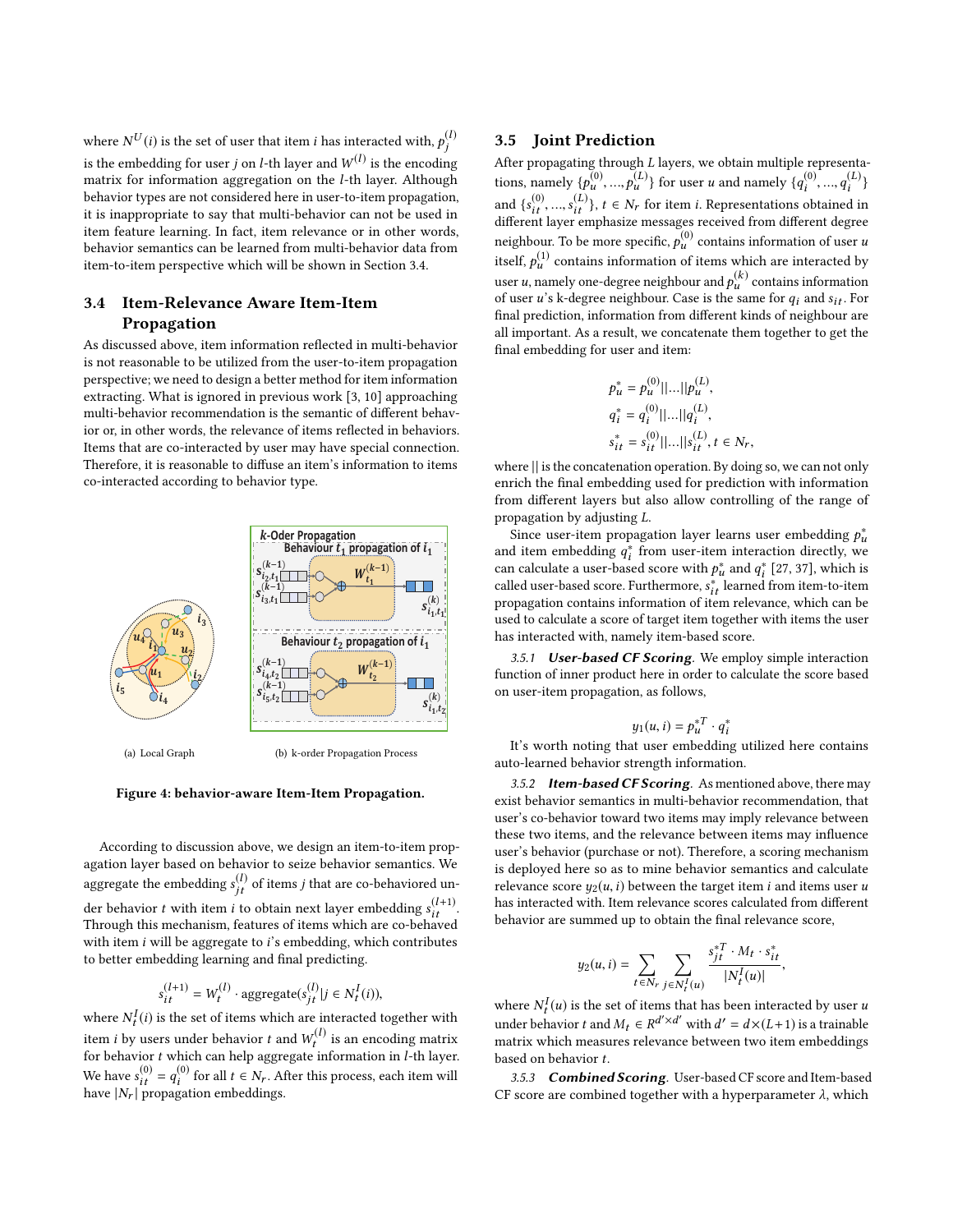<span id="page-5-1"></span>

| Dataset | Users  | Items  | purchase | cart    | collect | click     |
|---------|--------|--------|----------|---------|---------|-----------|
| Tmall   | 41.738 | 11.953 | 255.586  | 1.996   | 221.514 | 1.813.498 |
| Beibei  | 21,716 | 7.977  | 304.576  | 642.622 |         | 2,412,586 |

Table 1: Dataset statistics.

adjusts the weight of user-based scoring and item-based scoring in final score as follows,

$$
y(u, i) = \lambda \cdot y_1(u, i) + (1 - \lambda) \cdot y_2(u, i).
$$

 $y(u, i) = \lambda \cdot y_1(u, i) + (1 - \lambda) \cdot y_2(u, i)$ .<br>By summing the two scores up, the final score not only extracts the collaborative filtering signal between user and item but also considers behavior semantics.

#### 3.6 Model Training

To learn the parameters, we optimize the model with BPR loss, which is widely used in the recommendation system [\[27,](#page-9-7) [37,](#page-9-21) [43\]](#page-9-18). It emphasizes the relative order between observed and unobserved user-item interaction and claims that observed interaction, which is instructional for user's preference learning, should be assigned a higher prediction score than unobserved ones.

Thus, we can define the loss function as follows,

$$
Loss = \sum_{(u,i,j)\in O} -ln\sigma(y(u,i) - y(u,j)) + \beta \cdot ||\Theta||^2,
$$

where  $O = \{(u, i, j) | (u, i) \in R^+, (u, j) \in R^- \}$  denotes the set of pair-<br>wise target behavior training data.  $R^+$  represents observed target wise target behavior training data,  $R^+$  represents observed target<br>behavior and  $R^-$  represents upobserved target behavior:  $\sigma(.)$  is the behavior and  $R^-$  represents unobserved target behavior;  $\sigma(\cdot)$  is the sigmoid function.  $\Theta$  denotes all trainable parameters and  $\beta$  is the sigmoid function,  $Θ$  denotes all trainable parameters and  $β$  is the L2 normalization coefficient which controls the strength of the L2 normalization to prevent overfitting.

Although today's deep learning models have strong representation ability, they usually suffer from overfitting problems. Following recent work [\[2,](#page-9-22) [37\]](#page-9-21), we propose to employ two widely used dropout methods: message dropout and node dropout to some user nodes and item nodes. Message dropout randomly drops out some flowing message with a possibility  $p$ , while node dropout randomly deletes a particular node and withdraws all its flowing information.

## <span id="page-5-0"></span>4 EXPERIMENT

In this section, we conduct experiments on two real-world e-commerce datasets to evaluate our proposed MBGCN method. Our purpose is to answer the following four research questions.

- RQ1: Does introducing multi-behavior data improve recommendation performance? How does our method perform comparing to the state-of-the-art models that aim to learn from multibehavior data?
- RQ2: How do different settings of item-to-user propagation weight and item-to-item propagation method influence our model's effectiveness?
- RQ3: How can MBGCN alleviate the cold-start problem?
- RQ4: How do the model hyperparameters  $(\lambda)$ , message dropout, and node dropout) affect the final performance of our model?

#### 4.1 Experimental Settings

4.1.1 Dataset. To evaluate the performance of MBGCN, we experiment on two real-world e-commerce datasets: Tmall and Beibei. We summarize the statistics of the two datasets in Table [1.](#page-5-1)

- Tmall[∗](#page-0-0) This is an open dataset collected from Tmall, the largest e-commerce platform in China. There are 41738 users and 11953 items with four types of behavior: purchasing, carting, collecting, and clicking recorded in this dataset.
- Beibei[†](#page-0-0) This is the dataset obtained from Beibei, the largest infant product e-commerce platform in China. There are 21716 users and 7977 items with three types of behaviors, including purchasing, carting, and clicking collected in this dataset.

4.1.2 Evaluation Metrics. To evaluate the performance of each model, we use two widely used metrics called Recall and NDCG which are defined as follows,

- Recall@K measures the ratio of test items that have been successfully recommended in the top-K ranking list.
- NDCG@K assigns higher scores to hits at a higher position in the top-K ranking list, which emphasizes that test items should be ranked as higher as possible.

4.1.3 Baselines. To demonstrate the effectiveness of our MBGCN model, we compare it with several state-of-the-art methods. The baselines are classified into two categories: one-behavior models that only utilize target behavior records, and multi-behavior models that take all kinds of behavior into consideration.

#### One-behavior Model:

- MF-BPR[\[27\]](#page-9-7) BPR is a widely used method which optimizes pairwise loss with the assumption that observed interaction should have higher score than unobserved ones.
- NeuMF[\[15\]](#page-9-23) This is the state-of-the-art neural CF method which uses GMF and MLP at the same time to capture user-item interaction signal.
- GraphSAGE-OB[\[13\]](#page-9-24) GraphSAGE is one of the most widely used deep graph neural network model which enriches node embedding with its neighbours' information by embedding propagation and aggregation. Here only target behavior is used to build the user-item bipartite graph and we call this model GraphSAGE-OB.
- NGCF-OB[\[37\]](#page-9-21) NGCF is the state-of-the-art graph neural network model which has some special design to fit graph neural network into recommender system. Similar to GraphSAGE-OB, here only target behavior is used to build the user-item bipartite graph.

#### Multi-behavior Model:

• NMTR[\[10\]](#page-9-10) This is a state-of-the-art deep model for multi-behavior recommendation. The authors assume that there exists a strict importance order between behaviors and propose a sequential deep model that adopts NCF [\[15\]](#page-9-23) for each type of behavior under a multi-task learning framework. [\[3\]](#page-9-8) propose a similar model, combining NCF and multi-task learning, with another loss function [\[16\]](#page-9-25). However, in our problem, we do not make any prior assumptions about the sequence of behaviors. Thus, we only choose NMTR for comparison. To make it applicable, we follow the specified sequential order in the original paper.

<sup>∗</sup>https://tianchi.aliyun.com/dataset/dataDetail?dataId=649 †https://www.beibei.com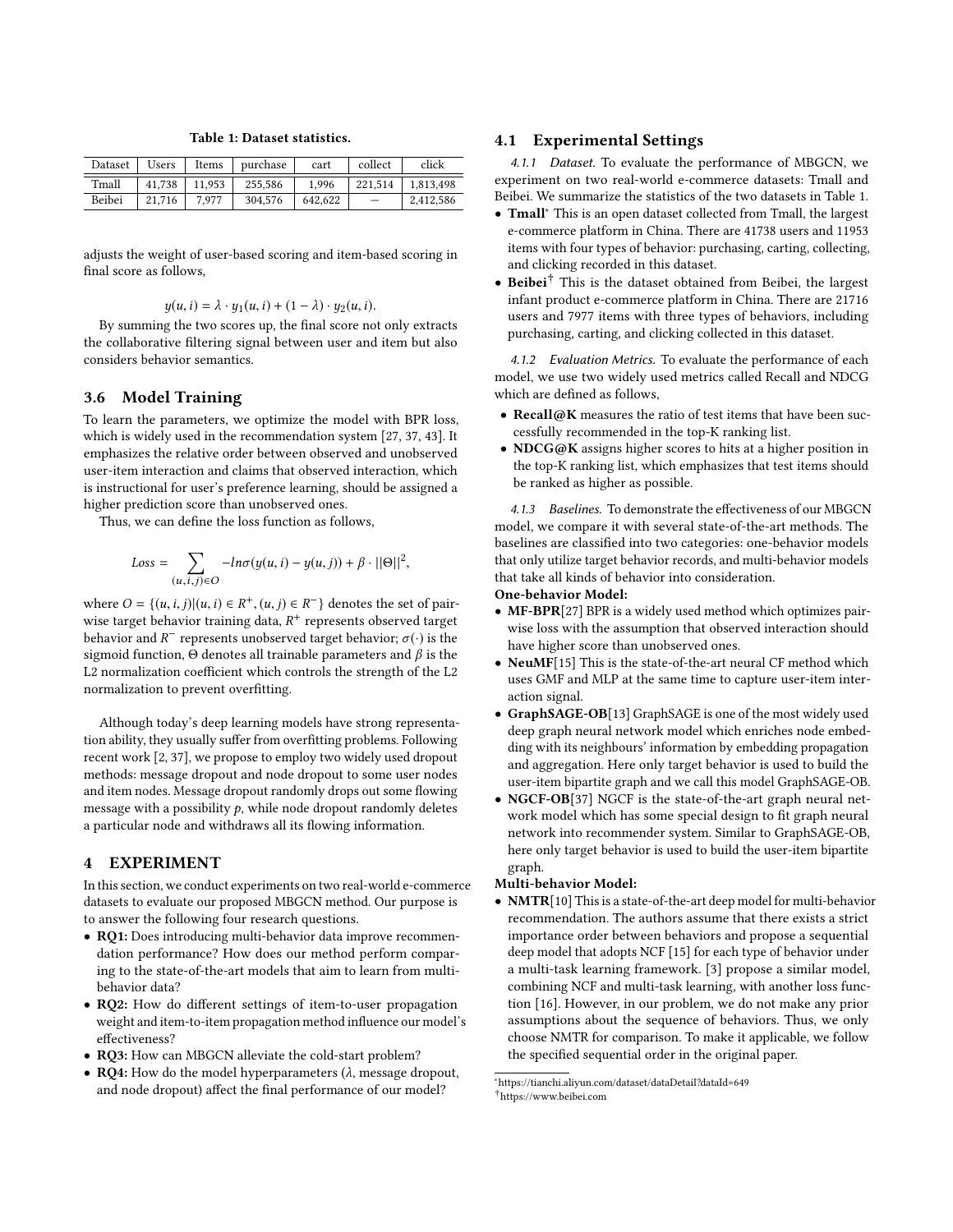- MC-BPR[\[22\]](#page-9-11) MC-BPR is one of the first paper that focuses on utilizing multi-behavior data in recommender system. It assumes that different behavior reflects different order preference between user and item, and this can be used as prior knowledge to build more diverse training pairs.
- GraphSAGE-MB[\[13\]](#page-9-24) Different from GraphSAGE-OB, here we use all kinds of behavior to construct the user-item bipartite graph and different behaviors are treated as the same so that there is only one kind of edge in the graph.
- NGCF-MB[\[37\]](#page-9-21) We use the same method with GraphSAGE-MB to build the graph for NGCF-MB. Since all kinds of behavior are used for NGCF, the embedding learned by the model might have stronger representation ability.
- RGCN[\[30\]](#page-9-26) RGCN is the first paper in graph neural network field that considers edge difference. The author designs different propagation layers for different types of edge to capture edge information, which fits our task of multi-behavior recommendation.

<span id="page-6-0"></span>4.1.4 Parameters Settings. Our MBGCN is implemented in Pytorch[‡](#page-0-0) . The embedding size is fixed to 32 for all models, which is suitable for the model to learn a strong representation embedding [\[6,](#page-9-27) [35\]](#page-9-28). We optimize all models with Adam optimizer [\[18\]](#page-9-29), having train batch size fixed to 2048. Xavier initialization [\[11\]](#page-9-30) is used here to initialize the parameters. For all BPR-based methods, we build user-item pairs on-the-fly with eight sampling processes at the same time. When coming to MCBPR, the sampling rate is carefully searched according to the original paper. For NMTR, the loss coefficient is set according to the original paper on two datasets. In terms of hyperparameters, we apply a grid search method here: learning rate is searched in  $[1e^{-6}, 3e^{-6}, 1e^{-5}, 3e^{-5}, 1e^{-4}]$ , and L2<br>normalization coefficient is tuned in  $[1e^{-7}, 1e^{-6}, 1e^{-5}, 1e^{-4}, 1e^{-3}]$ normalization coefficient is tuned in  $[1e^{-7}, 1e^{-6}, 1e^{-5}, 1e^{-4}, 1e^{-3}]$ .<br>Besides we perform node dropout and message dropout for Graph-Besides, we perform node dropout and message dropout for Graph-SAGE, NGCF, RGCN, and MBGCN, and pretrain [\[15\]](#page-9-23) them with embeddings gotten from MF to obtain better performance. Furthermore, we use early stop here to detect over-fitting, and the training process will be stopped if Recall@10 on the validation set does not increase for 40 epochs. We try several layers for MBGCN and find  $l = 1$  to be good enough for the two datasets here.<br>**4.2 Overall Performance (RO1)** 

#### Overall Performance (RQ1)

We start by comparing the performance of our composed MBGCN with all other baselines. The result on two datasets are reported on Table [2](#page-7-0) and Table [3.](#page-7-1) From the results, we have the following observations.

- Model Effectiveness. From both tables, we can find that our MBGCN overperforms all baselines substantially on all Recall@K and NDCG@K metrics. The average improvement of our model to the best baseline is 25.27% and 24.78% for Recall and NDCG on the Tmall dataset and 9.95% and 3.07% on Beibei dataset, which justifies the effectiveness of our model.
- Graph models require special designs to work well on recommender systems. At the one-behavior category, NGCF can outperform traditional matrix factorization and simple neural models in most metrics. This demonstrates the strong power of graph convolutional networks since information of the neighbors of users (items) are fused into their embeddings, which

empowers the effectiveness of representation learning. However, GraphSAGE and RGCN fail to capture the CF signal on Tmall dataset, since they do not have special designs that make them fit into recommender system. Therefore, efforts in this work to make graph neural networks work well in the multi-behavior recommendation is necessary.

- Multi-behavior models work well than one-behavior models. In the comparison of MCBPR, NMTR, MF-BPR, and NCF, we can find that adding multi-behavior information into predicting (MCBPR and NMTR) can improve the performance. The best multi-behavior model can outperform the best one-behavior model on Tmall by 39.28% on Recall and 14% on NDCG, while 14.65% and 11.07% on Beibei, which clarifies the necessity of introducing multi-behavior data.
- Our model is the best model which can utilize graph structure and multi-behavior information at the same time. Comparing with the graph neural network models that can extract information from multi-behavior data such as GraphSAGE-MB, NGCF-MB, and RGCN, our MBGCN performs the best. That can be explained in two folds. First, SAGE-MB and NGCF-MB cannot distinguish different behaviors, which may lead to the loss of some of the information in original data; second, RGCN only considers edge types but ignores the contribution strength of each behavior to the target behavior. However, our MBGCN can extract user behavior weight and item relevance from multibehavior data, which strongly improves the effectiveness. Besides, our MBGCN, with the strong power of graph neural network, can outperform state-of-the-art multi-behavior recommendation model NMTR.

#### 4.3 Ablation Study (RQ2)

4.3.1 Comparison of Different Behavior Weight Design. In order to evaluate the effect of behavior-based user-item propagation, we compare the performance of our model on Tmall dataset with equal  $\alpha$  for all behavior, equal w for all behavior and learn-able w in Equation [2,](#page-2-1) respectively. The result is recorded in Table [4.](#page-7-2)

It is shown that the model with learn-able w performs better than model with equal w and the model with equal  $\alpha$  by 28.82% and 2.38% on Recall and 23.78% and 1.42% on NDCG respectively. This demonstrates that importance weights of behaviors are essential and should be learned by the model itself.

4.3.2 Comparison of Different I2I Propagation Method. Item-toitem propagation is designed here to extract item relevance based on multi-behavior. We do an ablation study to test the effectiveness of item-to-item propagation by comparing the performance of the model with no item-to-item propagation, the model with only target behavior item-to-item propagation and model with all behavior item-to-item propagation. The results are shown in Table [5.](#page-7-3)

It is shown that model with all behavior item-to-item propagation outperforms model with no item-to-item propagation and model with target behavior item-to-item propagation by 2.81% and 2.91% on Recall and 3.34% and 1.93% on NDCG respectively. This demonstrates that adding behavior based item propagation can help improve performance, especially when all kinds of behavior information are injected into the model.

<sup>‡</sup>https://pytorch.org/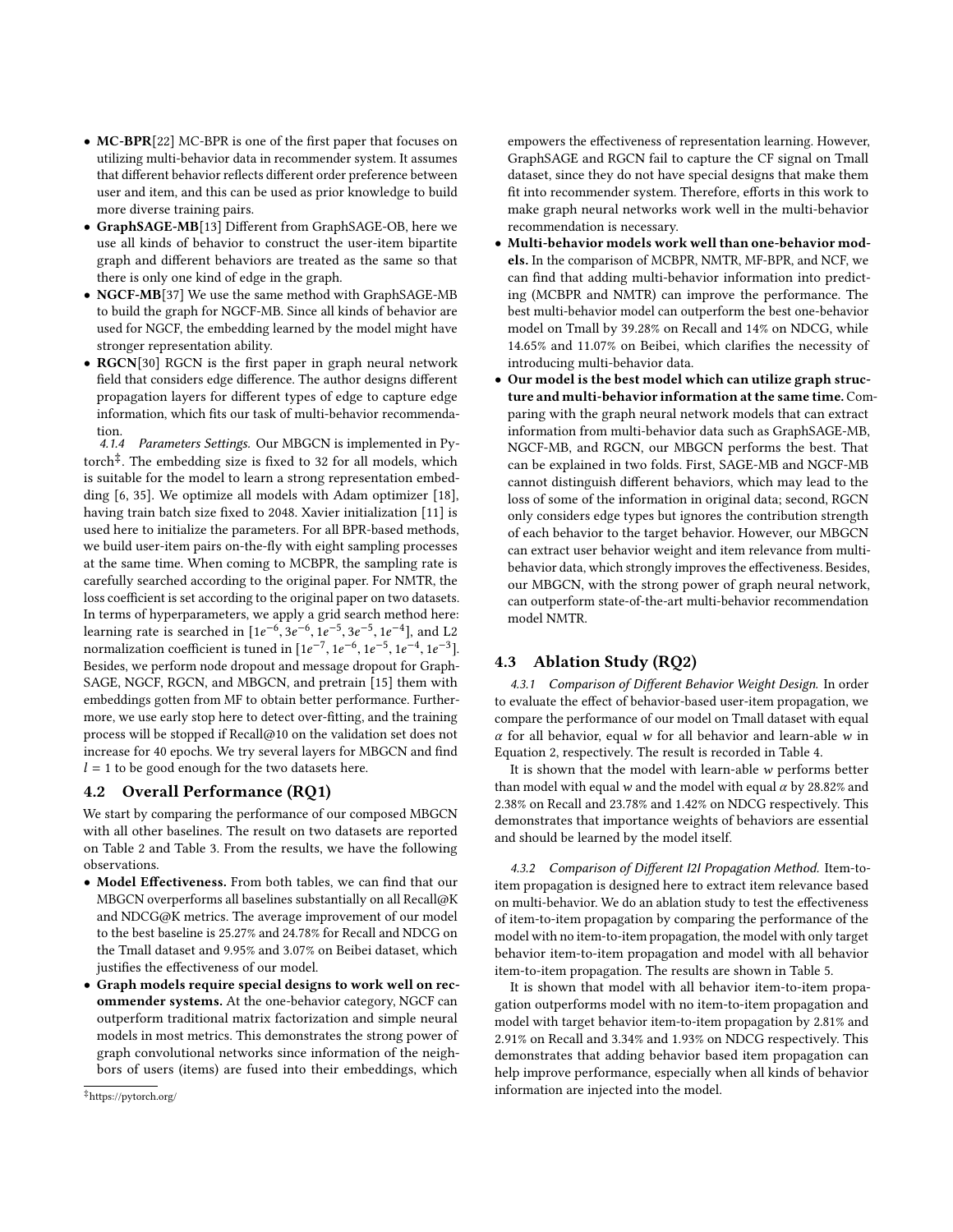<span id="page-7-0"></span>

|                | Method       | Recall@10 | NDCG@10 | Recall@20 | NDCG@20 | Recall@40 | NDCG@40 | Recall@80 | NDCG@80 |
|----------------|--------------|-----------|---------|-----------|---------|-----------|---------|-----------|---------|
| One-behavior   | MF-BPR       | 0.02331   | 0.01306 | 0.03161   | 0.01521 | 0.04239   | 0.01744 | 0.05977   | 0.02049 |
|                | <b>NCF</b>   | 0.02507   | 0.01472 | 0.03319   | 0.01683 | 0.04502   | 0.01931 | 0.06352   | 0.02252 |
|                | GraphSAGE-OB | 0.01993   | 0.01157 | 0.02521   | 0.01296 | 0.03368   | 0.01474 | 0.04617   | 0.01693 |
|                | NGCF-OB      | 0.02608   | 0.01549 | 0.03409   | 0.01757 | 0.04612   | 0.02010 | 0.06415   | 0.02324 |
| Multi-behavior | <b>MCBPR</b> | 0.02299   | 0.01344 | 0.03178   | 0.01558 | 0.04360   | 0.01813 | 0.06190   | 0.02132 |
|                | <b>NMTR</b>  | 0.02732   | 0.01445 | 0.04130   | 0.01831 | 0.06391   | 0.02279 | 0.09920   | 0.02891 |
|                | GraphSAGE-MB | 0.02094   | 0.01223 | 0.02805   | 0.01406 | 0.03804   | 0.01616 | 0.05351   | 0.01887 |
|                | NGCF-MB      | 0.03076   | 0.01754 | 0.04196   | 0.02042 | 0.05857   | 0.02389 | 0.08408   | 0.02833 |
|                | <b>RGCN</b>  | 0.01814   | 0.00955 | 0.02627   | 0.01165 | 0.03877   | 0.01426 | 0.05749   | 0.01750 |
|                | <b>MBGCN</b> | 0.04006   | 0.02088 | 0.05797   | 0.02548 | 0.08348   | 0.03079 | 0.12091   | 0.03730 |
|                | Improvement  | 30.23%    | 19.04%  | 37.04%    | 24.78%  | 24.91%    | 28.88%  | 8.90%     | 26.40%  |

Table 2: Comparisons on Tmall and improvement comparing with the best baseline.

Table 3: Comparisons on Beibei and improvement comparing with the best baseline.

<span id="page-7-1"></span>

|                | Method       | Recall@10 | NDCG@10 | Recall@20 | NDCG@20 | Recall@40 | NDCG@40 | Recall@80 | NDCG@80 |
|----------------|--------------|-----------|---------|-----------|---------|-----------|---------|-----------|---------|
| One-behavior   | MF-BPR       | 0.03873   | 0.02286 | 0.05517   | 0.02676 | 0.08984   | 0.03388 | 0.14137   | 0.04258 |
|                | <b>NCF</b>   | 0.04209   | 0.02394 | 0.05609   | 0.02579 | 0.09118   | 0.03410 | 0.15426   | 0.04022 |
|                | GraphSAGE-OB | 0.034536  | 0.01728 | 0.06907   | 0.02594 | 0.11567   | 0.03547 | 0.18626   | 0.04747 |
|                | NGCF-OB      | 0.04112   | 0.02199 | 0.06336   | 0.02755 | 0.11051   | 0.03712 | 0.19524   | 0.05153 |
| Multi-behavior | <b>MCBPR</b> | 0.03914   | 0.02264 | 0.04950   | 0.02525 | 0.09592   | 0.03467 | 0.15422   | 0.04462 |
|                | <b>NMTR</b>  | 0.03628   | 0.01901 | 0.06239   | 0.02559 | 0.10683   | 0.03461 | 0.18907   | 0.04855 |
|                | GraphSAGE-MB | 0.04204   | 0.02267 | 0.05862   | 0.02679 | 0.09707   | 0.03451 | 0.18272   | 0.04911 |
|                | NGCF-MB      | 0.04241   | 0.02415 | 0.06152   | 0.02893 | 0.10370   | 0.03741 | 0.01771   | 0.04987 |
|                | <b>RGCN</b>  | 0.04204   | 0.02051 | 0.06354   | 0.02591 | 0.09859   | 0.03309 | 0.16121   | 0.04363 |
|                | <b>MBGCN</b> | 0.04825   | 0.02446 | 0.07354   | 0.03077 | 0.11926   | 0.04005 | 0.20201   | 0.05409 |
|                | Improvement  | 13.77%    | 1.28%   | 11.76%    | 3.85%   | 7.68%     | 3.30%   | 6.58%     | 3.84%   |

<span id="page-7-2"></span>Table 4: Ablation study of user-item propagation weight.

| Model                                                    | Recall20 | NDCG <sub>20</sub> | Recall40 | NDCG40  |  |  |  |
|----------------------------------------------------------|----------|--------------------|----------|---------|--|--|--|
| $\alpha_{\mu r}$ =1                                      | 0.04508  | 0.02068            | 0.06468  | 0.02476 |  |  |  |
| Uniform $w$                                              | 0.05586  | 0.02481            | 0.08265  | 0.03075 |  |  |  |
| Learn-able $w$                                           | 0.05797  | 0.02548            | 0.08347  | 0.03079 |  |  |  |
| Table 5: Ablation study of item-item propagation method. |          |                    |          |         |  |  |  |

<span id="page-7-3"></span>

| Model          | Recall20 | NDCG <sub>20</sub> | Recall40 | NDCG40  |
|----------------|----------|--------------------|----------|---------|
| No propagation | 0.05575  | 0.02451            | 0.08212  | 0.02997 |
| Only target    | 0.05632  | 0.02458            | 0.08112  | 0.03073 |
| All behavior   | 0.05797  | 0.02548            | 0.08347  | 0.03079 |
|                |          |                    |          |         |

## 4.4 Cold-start Problem (RQ3)

When a new user enters recommendation platform, it is hard for most recommender models to recommend item to him since he has no target behavior record, and this problem is called cold-start problem. Different from most models, our model has a item-based scoring module which can assess target item through comparing it with items that the user has interacted with. Owe to this design, we can solve this problem without retraining the model when a new user enters. Since a item relevance calculating module is added into our model, we can predict a score for a test item by calculating the similarity of the particular item with items that user has interacted with, which improves the effectiveness of recommending when user embedding is zero on every dimension.

We compare our MBGCN's ability to alleviate the cold start issue with the best baseline NGCF-MB on the Tmall dataset. We randomly choose 1000 users as the cold-start users by deleting their interaction in the training set and then train the model with the remaining users. We follow the same setting with that in section [4.1.4.](#page-6-0) When these two models reach convergence, we use them to

<span id="page-7-4"></span>

# Figure 5: Comparison of NGCF-MB and MBGCN solving cold

start problem on Tmall. directly perform recommendation to these 1000 cold start users only with their auxiliary-behavior records. The performance of Recall and NDCG is shown in Figure [5.](#page-7-4)

The result of our MBGCN model outperforms NGCF-MB by 87.96% and 125.37% on Recall and NDCG, respectively. Averagely, the performance of MBGCN under the cold-start setting is 91.43% the performance of MF-BPR under the normal setting, demonstrating the strong power of our MBGCN model.

## 4.5 Hyper-parameter Study (RQ4)

As our model uses a joint predicting function which fuses userbased score and item-based score together with hyperparameter  $\lambda$ , we start by investigating the impact of  $\lambda$  on the performance first. Moreover, we analyze the influences of node dropout and message dropout.

Firstly, we start experiment with different  $\lambda$  on Tmall dataset to check on its influence. We evaluate  $λ$  in  $[0, 0.1, 0.3, 0.5, 0.7, 0.9, 1]$ and the result is presented in Figure [6.](#page-8-1) When  $\lambda = 0$ , the model only has an item-based scoring component, and it performs bad. With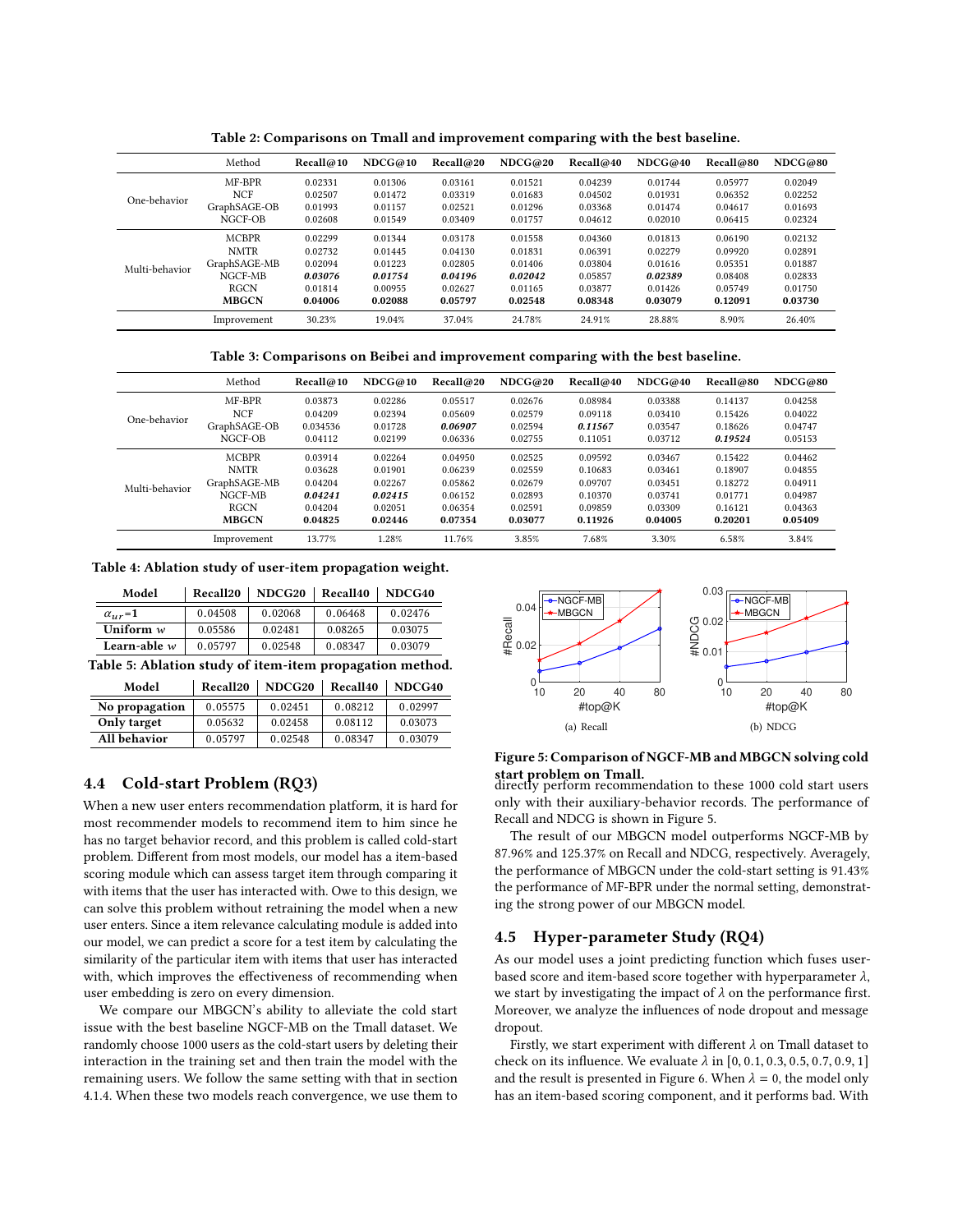<span id="page-8-1"></span>

 $\lambda$  increasing from 0.1 to 0.9, MBGCN performs nearly the same. But when  $\lambda = 1$ , which corresponds to the case when the model only has a user-based CF scoring component, the performance decreases. It can be found that  $\lambda = 0.7$  is the best choice for our model. In conclusion, the model with both user-based scoring and item-based scoring performs better than the model with only userbased scoring or only item-based scoring, and user-based scoring is more critical than item-based scoring.

Since we employ message dropout and node dropout techniques here to prevent MBGCN from overfitting, we do experiment on Tmall dataset with ratio selected in [0, <sup>0</sup>.1, <sup>0</sup>.3, <sup>0</sup>.4, <sup>0</sup>.5] to explore how message dropout ratio and node dropout ratio (they are assigned the same value) can affect the performance of MBGCN. The result is shown in Figure [6.](#page-8-1) With the dropout ratio increases from 0 to <sup>0</sup>.5, the performance of our model increases and then decreases. The best performance is reached at <sup>0</sup>.3. When the dropout ratio is less than <sup>0</sup>.3, the model suffers from overfitting, and when the dropout ratio is larger than <sup>0</sup>.3, the model degenerates. In conclusion, it is appropriate to choose the message dropout ratio and node dropout ratio around 0.3, which can prevent overfitting without making the model degenerate.

## <span id="page-8-0"></span>5 RELATED WORK

#### 5.1 Multi-behavior Recommendation

Multi-behavior recommendation [\[3,](#page-9-8) [7,](#page-9-9) [10,](#page-9-10) [22,](#page-9-11) [33\]](#page-9-14) utilizes multiple user-item feedback for enhancing recommendation on target behaviors. In general, existing works on multi-behavior recommendation can be divided into two categories.

The first category of works [\[3,](#page-9-8) [10,](#page-9-10) [33\]](#page-9-14) approached this task in a multi-task manner. Specifically, these works considered modeling multiple types of behaviors as multiple tasks and introduced parameter sharing across tasks for joint learning from multi-behavior data. Tang et al. [\[33\]](#page-9-14) proposed to share user embedding matrices among several matrix factorization tasks for each behavioral matrix. Gao et al. [\[10\]](#page-9-10) proposed to take advantage of the advance in neural network based recommendation and made user and item embed-ding layer shared across multiple types of behaviors. Chen et al. [\[3\]](#page-9-8) proposed a transfer-based prediction model for multiple behaviors with shared embedding matrices.

The second category of works [\[7,](#page-9-9) [22\]](#page-9-11) regarded auxiliary useritem interactions as weaker signals of user preferences and proposed negative sampling based solutions for the multi-behaviour recommendation. Loni et al. [\[22\]](#page-9-11) proposed to divide other types of user-item interaction into several levels, and proposed a negative sampler, which samples items from different levels with level-aware probability, to help train a matrix factorization based model. This is further extended by [\[7\]](#page-9-9) to better exploit view data with an improved negative sampler.

In this work, we approach the task of multi-behavior recommendation without any prior knowledge on preference strengths, and propose an effective graph convolutional network based model to automatically learn the strength of each behaviour.

#### 5.2 Graph-based Recommendation

Graph-based recommendation constructs input data in the form of graphs and designs graph-learning models for the recommendation. To be specific, the key goal of recommendation, predicting the probability of user-item interaction, can be regarded as a link prediction task on the graph, of which users and items are represented as nodes. Thus, the development of graph-based recommendation is in line with the progress of graph-learning models.

Some works [\[1,](#page-9-31) [8,](#page-9-32) [12,](#page-9-33) [25\]](#page-9-34) apply random-walk based methods to graph-based recommendation. Baluja et al. [\[1\]](#page-9-31) proposed to start a random walk from videos in a user's historical records through the videos' co-view graph. Then the reaching probability of video candidates is used for the prediction value of the target user's preference. Gori et al. [\[12\]](#page-9-33) proposed an ItemRank model based on the PageRank algorithm [\[24\]](#page-9-35) on item-item correlation graph for recommendation. Recently, the random-walk based recommendation is demonstrated to be very efficient in industrial systems [\[8\]](#page-9-32). Some other works [\[4,](#page-9-36) [5,](#page-9-37) [32,](#page-9-38) [41\]](#page-9-39) rely on the graph-embedding techniques to learn user/item embeddings for recommendation. Chen et al. [\[4\]](#page-9-36) proposed to build a graph consisting of four kinds of nodes—user, album, track, and artists— for music recommendation. User preference and query words are both encoded with latent vectors by graph-embedding techniques. Yang et al. [\[41\]](#page-9-39) proposed to first capture user-item high-order connectivity on the graph and then combined it with traditional matrix factorization for recommen-dation. Chen et al. [\[5\]](#page-9-37) further considered the neighboring-nodes based user-item similarity for learning embeddings of nodes for recommendation.

Recently, graph convolutional networks (GCN) [\[19,](#page-9-19) [34,](#page-9-40) [40\]](#page-9-41) achieve a quantum leap in graph learning tasks. The basic idea of GCN is performing embedding propagation to capture node feature and graph structure at the same time. With the strong power of learning representations, GCN is widely applied in recommender systems [\[2,](#page-9-22) [36,](#page-9-42) [37,](#page-9-21) [39,](#page-9-43) [42,](#page-9-17) [43\]](#page-9-18). Ying et al. [\[42\]](#page-9-17) proposed to apply GCN to pin-board graph with neighboring sampling technique for the pin-based recommendation. Berg et al. [\[2\]](#page-9-22) introduced embedding propagation to five kinds of user-item rating matrices for factorization. This was further extended by [\[37\]](#page-9-21) to more general implicit user-item interaction data. Recently, He et al. [\[14\]](#page-9-44) proposed to remove the non-linear activation function and feature transformation in embedding propagation layers to improve the performance of CF tasks further. Besides these works on user-item interaction data, GCN is also utilized in more complicated recommendation tasks. Wu et al. [\[39\]](#page-9-43) built graph from session interaction data and adopted GCN to learn representations for session-based recommendation. Wang et al. [\[36\]](#page-9-42) utilized graph attentional networks for knowledgeaware recommendation with a unified graph containing user-item